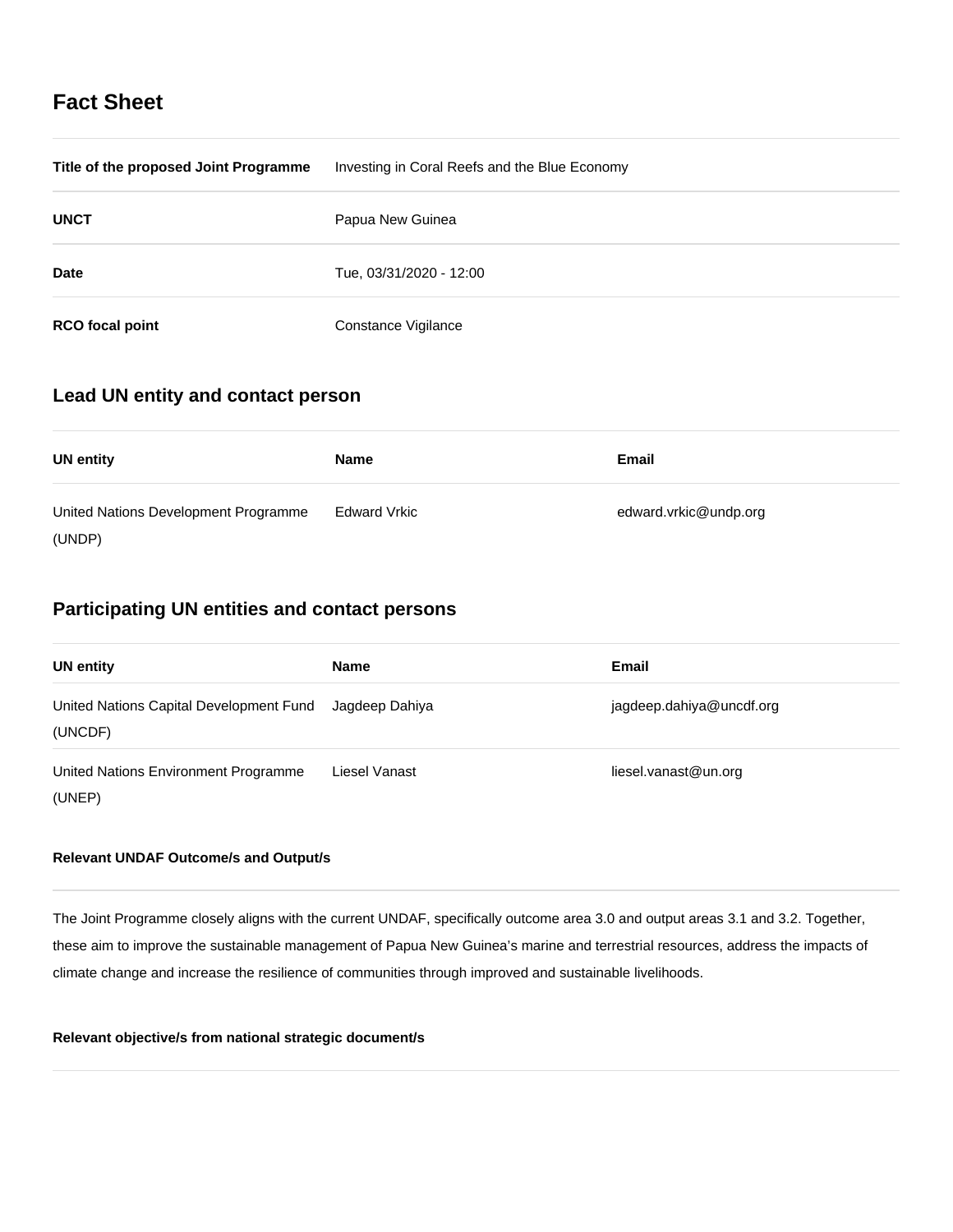The Joint Programme proposal closes aligns with the objectives of the following strategic documents in Papua New Guinea, namely:

- Papua New Guinea's Protected Area Policy.
- Climate Change Management Act.
- Medium-term Development Plan; Vision 2050.
- National Sustainable Resource Strategy.
- Conservation and Environmental Protection Act.

### **SDG targets on which the progress will be accelerated (includes targets from a range of SDGs and development pillars)**

| <b>Goal 1: End Poverty</b>                             |      |  |
|--------------------------------------------------------|------|--|
| Goal 2: Zero Hunger                                    |      |  |
| <b>Goal 3: Good Health and Well-Being</b>              |      |  |
| <b>Goal 4: Quality Education</b>                       |      |  |
| <b>Goal 5: Gender Equality</b>                         |      |  |
| <b>Goal 6: Clean Water and Sanitation</b>              |      |  |
| <b>Goal 7: Affordable and Clean Energy</b>             |      |  |
| <b>Goal 8: Decent Work and Economic Growth</b>         |      |  |
| Goal 9: Industry, Innovation and Infrastructure        |      |  |
| <b>Goal 10: Reduced Inequalities</b>                   |      |  |
| <b>Goal 11: Sustainable Cities and Communities</b>     |      |  |
| <b>Goal 12: Responsible Production and Consumption</b> |      |  |
| <b>Goal 13: Climate Action</b>                         |      |  |
| Goal 14: Life Below Water                              | 14.1 |  |
|                                                        | 14.2 |  |
|                                                        | 14.4 |  |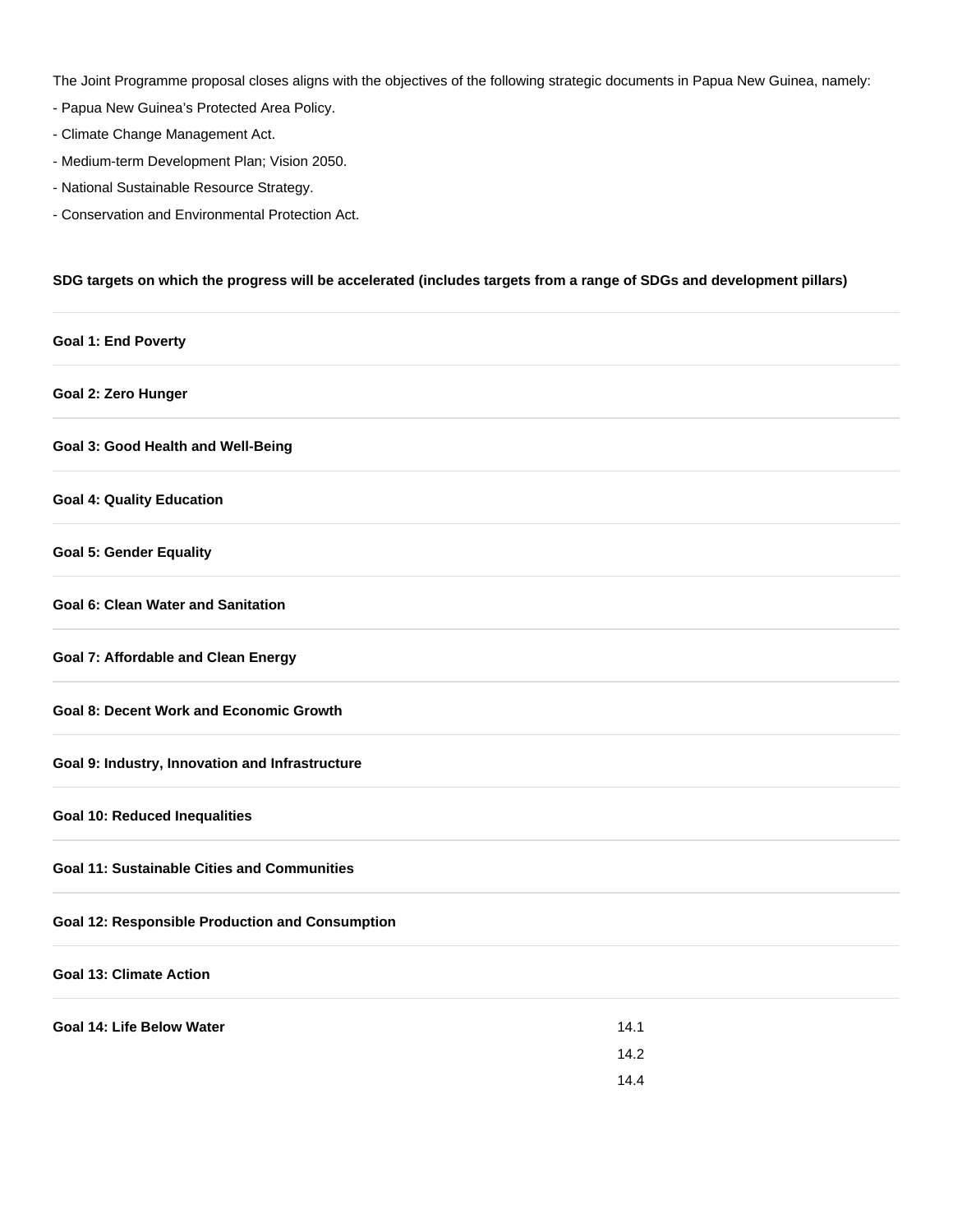| 14.5 |  |  |
|------|--|--|
| 14.6 |  |  |
| 14.7 |  |  |
| 14.a |  |  |
| 14.b |  |  |
| 14.c |  |  |

## **Goal 15: Life On Land**

## **Goal 16: Peace, Justice and Strong Institutions**

| Goal 17: Partnerships for the Goals | 17.1  |
|-------------------------------------|-------|
|                                     | 17.3  |
|                                     | 17.4  |
|                                     | 17.5  |
|                                     | 17.6  |
|                                     | 17.7  |
|                                     | 17.9  |
|                                     | 17.11 |
|                                     | 17.13 |
|                                     | 17.14 |
|                                     | 17.15 |
|                                     | 17.16 |
|                                     | 17.17 |
|                                     | 17.18 |
|                                     | 17.19 |

# **Self-Assessment**

| The proposal reflects the integrated nature of the SDGs                                                                                                      | Yes |
|--------------------------------------------------------------------------------------------------------------------------------------------------------------|-----|
| The proposal is based on an inter-agency approach (two or more UN entities<br>involved), with RC coordinating Joint Programme preparation and implementation | Yes |
| The proposed results are part of the UNDAF and aligned with national SDG<br>priorities                                                                       | Yes |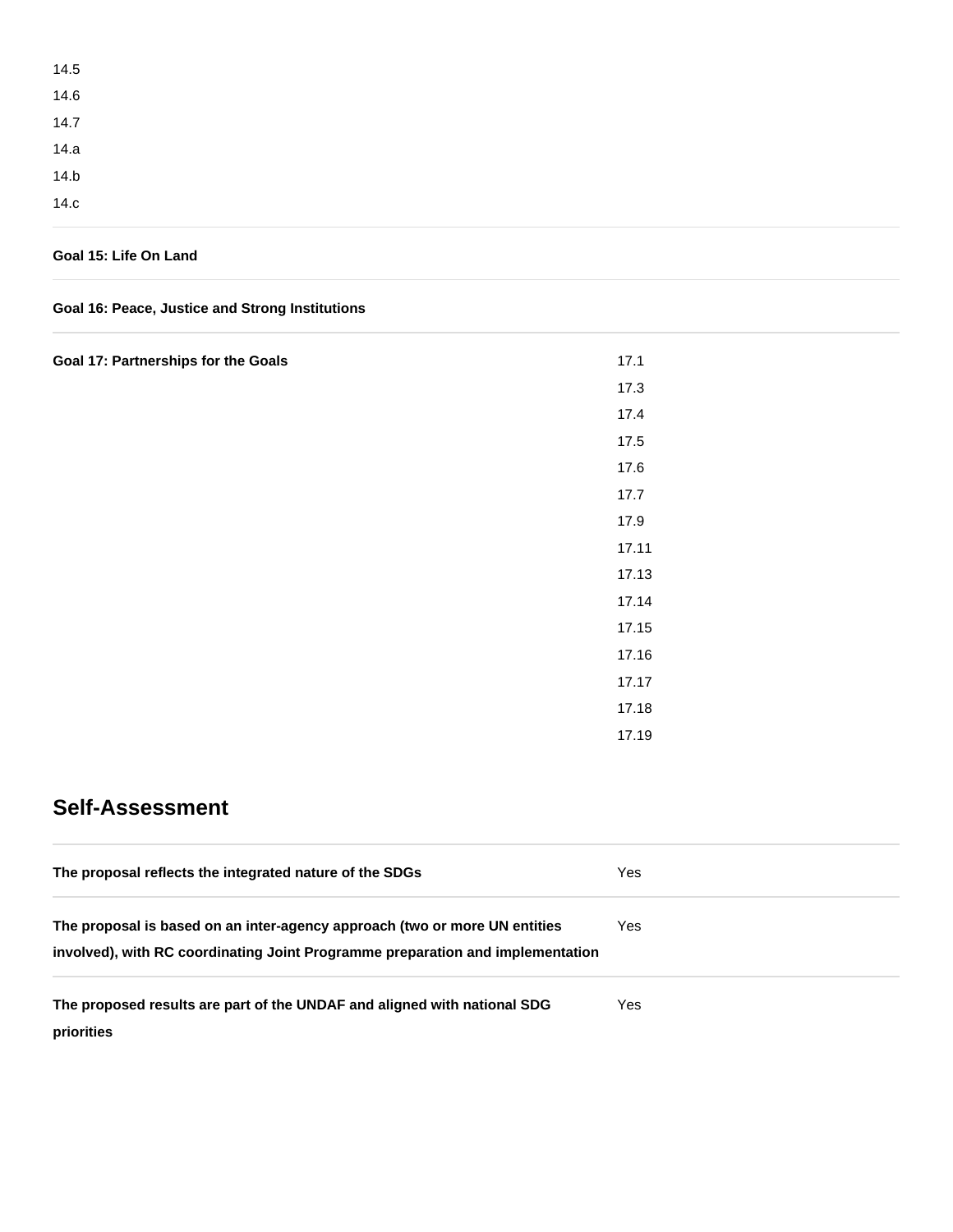**The proposed Joint Programme will be led by government and include key national**  Yes **stakeholders**

**The proposal is based on country level consultations, as explained in the Concept**  Yes **note, and endorsed by the government (the letter of endorsement)**

| The proposal is based on the standard template for Concept Notes, it is complete, | Yes |  |
|-----------------------------------------------------------------------------------|-----|--|
| and it includes:                                                                  |     |  |

- **Theory of Change demonstrating contribution to SDG acceleration and transformation to implement the 2030 Agenda and awareness of relevant financial policy efforts at regional or national level,**
- **Results-oriented partnerships, including a strategy to engage and partner with IFIs/MDBs,**
- **"Quick wins" and substantive outcome-level results, and**
- **Initial risk assessment and mitigation measures.**

**The proposal is expected to leverage resources for the SDGs at scale** Yes

# **Proposal for Joint Programme**

### **1. Summary of the Joint Programme**

This Joint Programme proposes scaled interventions across four countries (Fiji, Papua New Guinea, Philippines, and Samoa) to offset the loss of coral reefs and catalysing blue economy initiatives for marine stewardship. Through this Joint Programme, UN organizations, national governments, businesses, philanthropists and investment partners will launch targeted programming to leverage financial capital and investments for a blue economy centred on coral reefs.

Coral reefs are at the frontline of climate change, subjected to multiple anthropogenic threats such as over-fishing, pollution, and coastal development. Without bold, decisive action we may lose 70% to 90% of our remaining reefs, compromising the livelihoods and security of hundreds of millions of some of the most vulnerable people (IPCC 2018).

The global investment required for coral reefs is five times greater than current funding levels (CBD High-Level Panel).

Considering that ecosystem services from coral reefs are valued at \$375billion pa more needs to be done to protect, recover, and transform these valuable ecosystems.

The expected results by the end of the Joint Programme period are to address this gap by: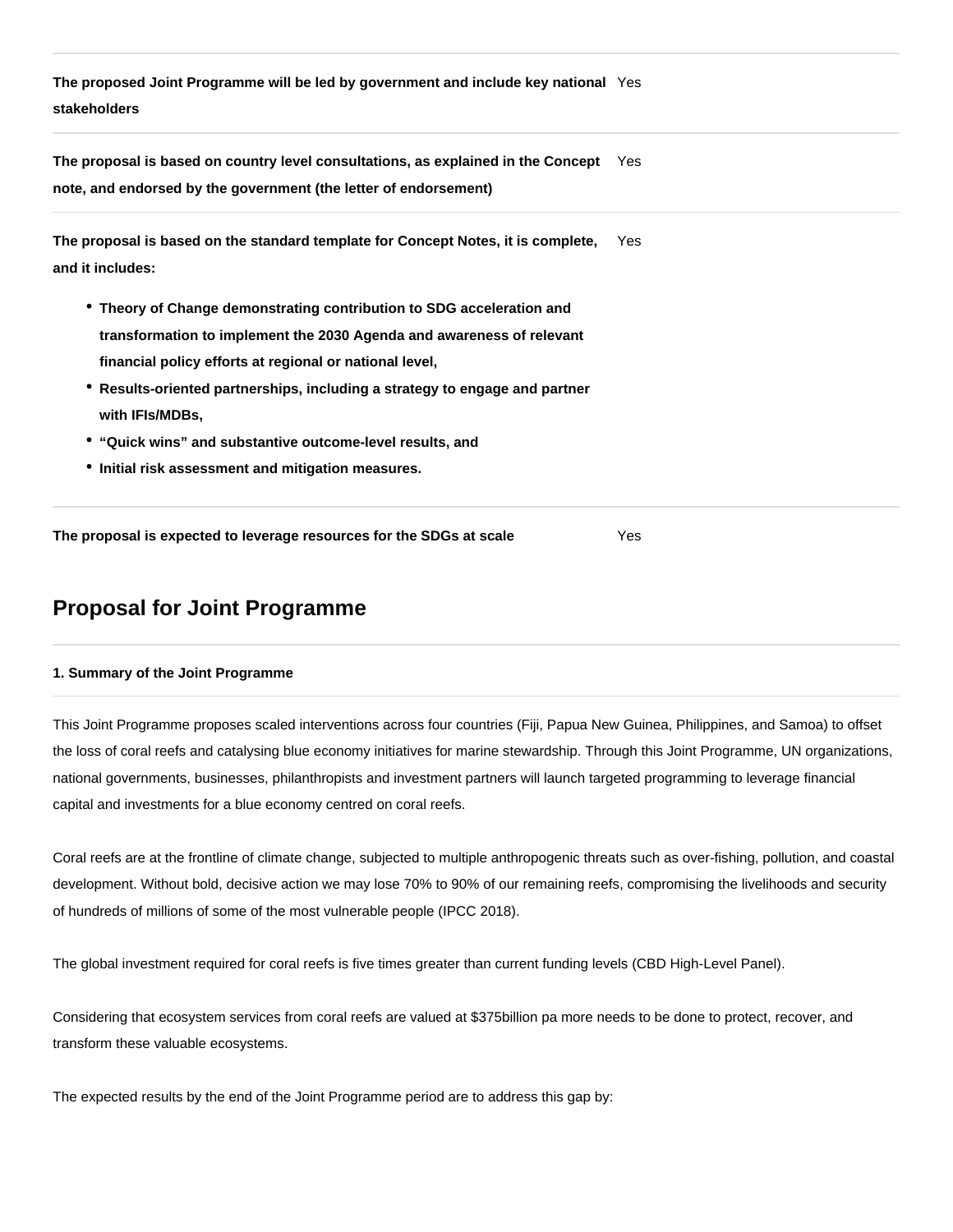(1) Executing targeted investments across instruments, including MPA financing, reef insurance, blue enterprise funds, bonds, recoverable grants, and grant financing.

(2) Establishing a diversified pipeline of investments and grant opportunities.

(3) Demonstrating proof of concept for scalable business models to catalyze further investment for reef protection and the blue economy.

(4) Creating, measuring and verifying positive impacts to vulnerable coastal communities and the environment.

The proposed financing solution is to use the Global Fund for Coral Reefs (GFCR) as the central vehicle to make investments, a flexible holding company that accommodates debt, equity, and grants with an evergreen structure and broad capacity in terms of governance, technical assistance provision, and financial efficiency.

The current stage of the initiative is at the feasibility and piloting stage measured in terms of:

(1) Stakeholder engagement – national governments (Fiji, Papua New Guinea, Philippines, and Samoa), private sector outreach in terms of donors and investors (started Q4 2019), entities from the insurance and fund management sectors.

(2) Vehicle establishment – MPTFO has been advising on aligning the correct legal structures and administrative frameworks since mid-2019. The financing instrument will be launched by the IUCN Congress in June 2020.

(3) Pipeline identification and execution – Papua New Guinea has developed a national climate finance plan and is currently initiating a national protected area finance and investment strategy to identify opportunities.

#### **2. Thesis and theory of change of the Joint Programme**

PNG's coral reefs are of global significance. They lie at the epicenter of the Coral Triangle. These reefs are home to over 1500 species of coral reef fish and at least 514 species of coral. The reefs are critical for PNG's coastal communities, providing food security, protection from coastal erosion and provide livelihoods for tourism and fisheries. Unlike many other countries in the region, much of PNG's reefs remain intact highlighting the need for urgent action to limit degradation.

The Joint Programme will have an impact on multiple SDGs directly and indirectly, including but not limited to:

(1) Restored reef systems, and stewardship of its marine environment (SDG 14 and 13). producing a sustainable source of protein (SDG 2, 3 and 12) for coastal communities and marine ecosystems.

(2) Demonstrating innovative partnerships with the private sector, showcasing new inclusive business models (SDG 17), thereby creating more diversified and resilient livelihoods opportunities for coastal communities (SDG 1 and 8).

(3) Capacity development support to communities to provide greater access to information, markets and opportunities (SDG 4 and 10).

(4) Championing new blue economy businesses established by women and youth (SDG 5).

The project addresses the blockage in private capital as no dedicated global financial instrument exists to protect coral reefs or their communities holistically. The financial landscape is fragmented naturally risk adverse. The project will focus efforts and resources to blue economy solutions by establishing a portfolio that shows how new, large-scale solutions. This will demonstrate proof of concept for investments in coral reefs, reduce risk, and integrating coral reef finance into broader investment portfolios.

To achieve this transformative change the Joint Programme will promote a 'protect-recover-transform' approach in priority locations.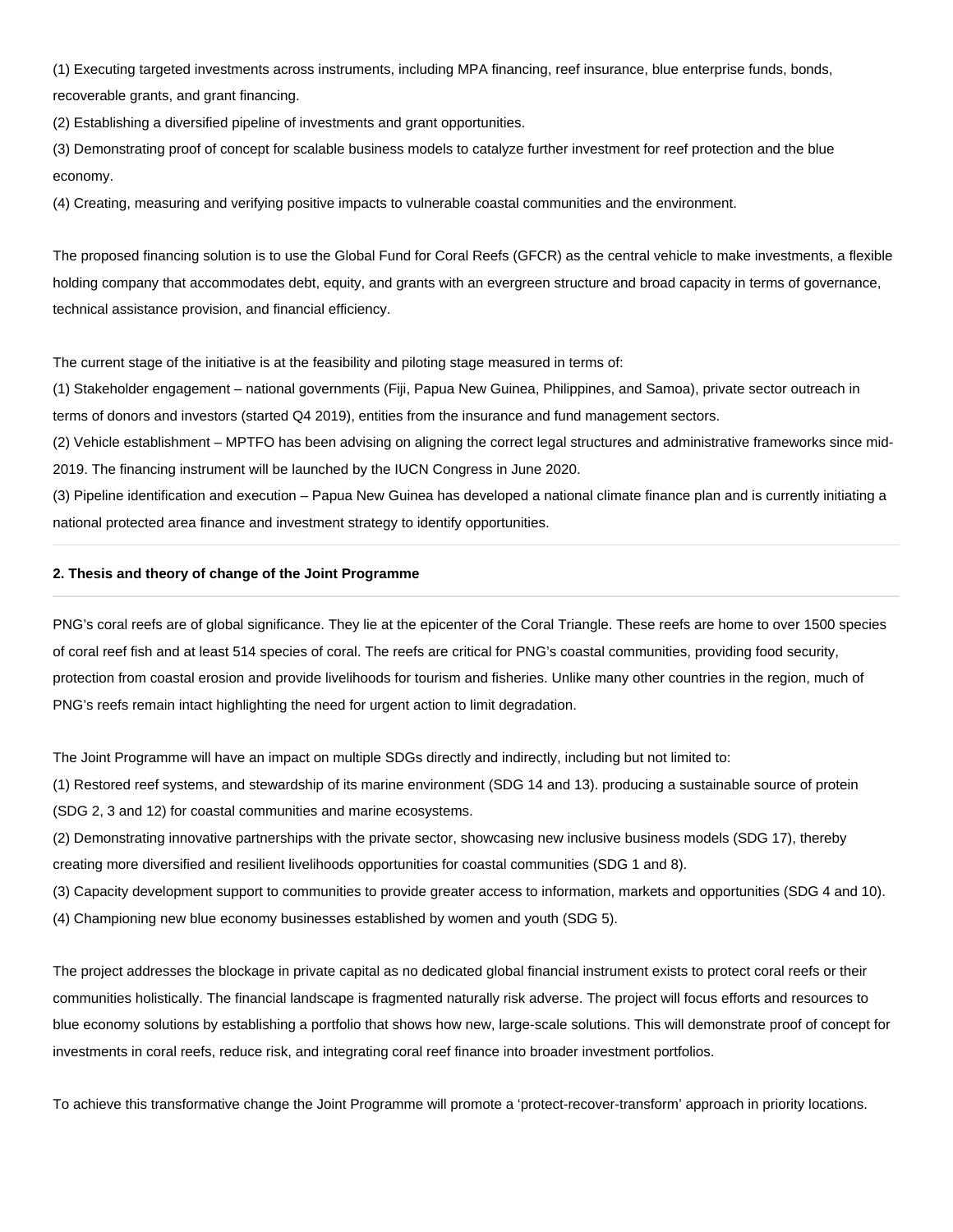This would include protecting functioning and healthy reef systems, helping coral reefs to recover from human activities and bleaching, which will help transform coastal communities by implementing sustainable fishery management, alternative livelihoods, and reef-first business models

To achieve the Protect-Recover-Transform vision, the Joint Programme is designed with the following three priority outcomes in mind:

Outcome 1: Technology and innovation

Coral reef restoration and adaptation technology is scalable, cost-efficient and applicable to a variety of contexts, with proven outcomes for ecological resilience.

Outputs:

- Restoration technologies developed and piloted
- Strategies for high-impact restoration
- Identification of priority restoration sites

Outcome 2: Instruments for reef protection and the blue economy

Private sector-led investment in reef protection and restoration is combined with targeted public financing to support urgent conservation and restoration efforts.

Outputs:

- Local tourism levies, reef risk insurance, impact bond.

- Strengthened national policy framework based on robust business case for coral reef restoration and maintenance that is integrated into existing area policy and legislation.

#### Outcome 3: Sustainable livelihoods

Reduced reliance on degraded coral reefs and associated ecosystems in highly reef-dependent communities.

Outputs:

- Community-based projects for sustainable fisheries, aquaculture, eco-tourism and marine pollution.

- Sustainable value chain development and educational programmes to support opportunities for alternative livelihoods.

- Communication and educational campaigns to drive and sustain behavioural change.

### **3. What are the expected results of the proposed Joint Programme?**

The proposed programme is expected to deliver both (i) project-realised results and (ii) longer-term results, namely:

Project-realised results:

- Expansion of PNG's Marine Protected Area (MPA) system, specifically in Kimbe Bay, under a marine spatial planning process.

- Increased and diversified employment opportunities in coastal fisheries and ecotourism, as well as the establishment of new valueadding sub-sectors.

- New sources of financing to scale up investment in MPAs of global significance, namely the Coral Triangle of which PNG is key to protecting.

- Established financing arrangements that directly support the sustainable funding of SDG action to achieve stronger natural resource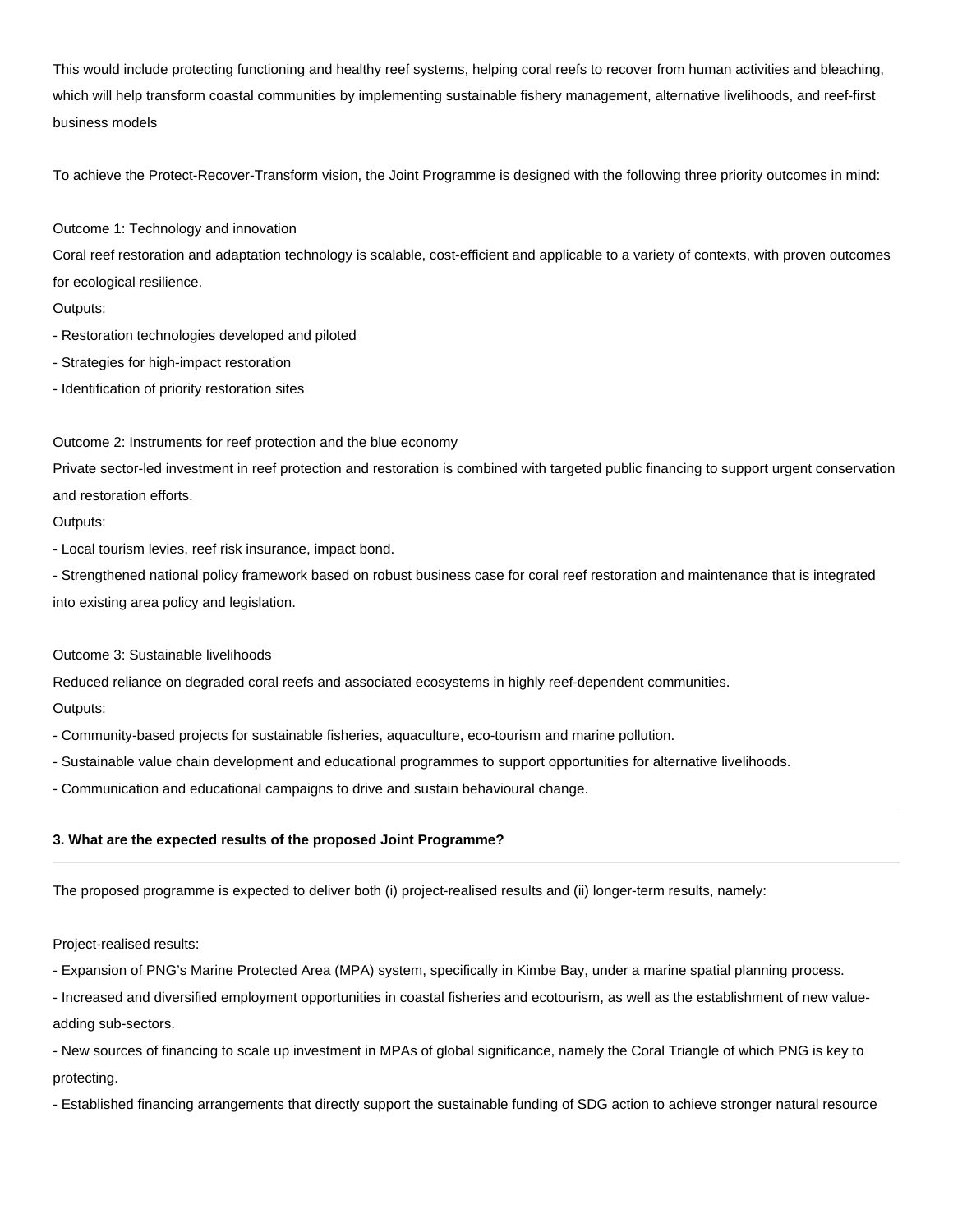management and address the impacts of climate change.

- Strengthened regulatory framework to support the improved protection and management of PNG's reefs.

Longer-term results:

- Conservation Impact: Improved coastal resilience and restoration of reefs through the propagation of new climate resilient coral species.

- Development/Adaptation Impact: Transformation and diversification of economic sectors in coastal communities
- Financial/Blue Economy Impact: Stimulation of economic opportunity through growth in sustainable costal fisheries and eco-tourism.

To measure the contribution of programme outcomes to the SDGs, the Programme will produce a set of social, economic, and environmental impact metrics tied to improving resilience, including:

- Areas of reef under effective management and reef health (SDG 14 and 13)
- Stock levels of key indicators species, catch levels and income generated by coastal communities (SDG 2, 3 and 12).
- Number and value of innovative partnerships with the private sector, showcasing new inclusive business models (SDG 17),
- New diversified and resilient livelihoods opportunities and income for coastal communities (SDG 1 and 8).
- Number of communities receiving access to information, markets and opportunities (SDG 4 and 10).
- Number of women and youth establishing and operating new blue economy businesses (SDG 5).

The result areas proposed directly contribute to the achievement of the country's national policy and legislative architecture including PNG's namely:

- Protected Area Policy.
- Medium-term Development Plan.
- Vision 2050.
- National Sustainable Resource Strategy.
- Climate Change Management Act; and
- Conservation and Environmental Protection Act.

These results are also closely aligned with the current UNDAF and in particular outcome area 3.0 and output areas 3.1 and 3.2. Together, these aim to improve the sustainable management of PNG's marine and terrestrial resources, address the impacts of climate change and increase the resilience of communities through improved and sustainable livelihoods.

#### **4. Describe the innovative nature of the Joint Programme**

The innovation of the approach stems from the financial standpoint, the applicability to a new sector, attracting new participants, and first of its kind collaboration within the UN system—addressing all four pillars of innovativeness in this call.

The Joint Programme foremost targets the blockage in flows of private and public capital to the blue economy. Between 2010 and 2016 only 314 active projects worldwide focused on coral reef protection, valued at just \$1.9 billion and funded by a handful of investors and donors. To address this gap, the Programme aims to unblock capital flows by: (1)identifying a wider pool of stakeholders and capital targeting coral reefs and blue economy across geographies and (2)identifying more capital-efficient and results-based models to tie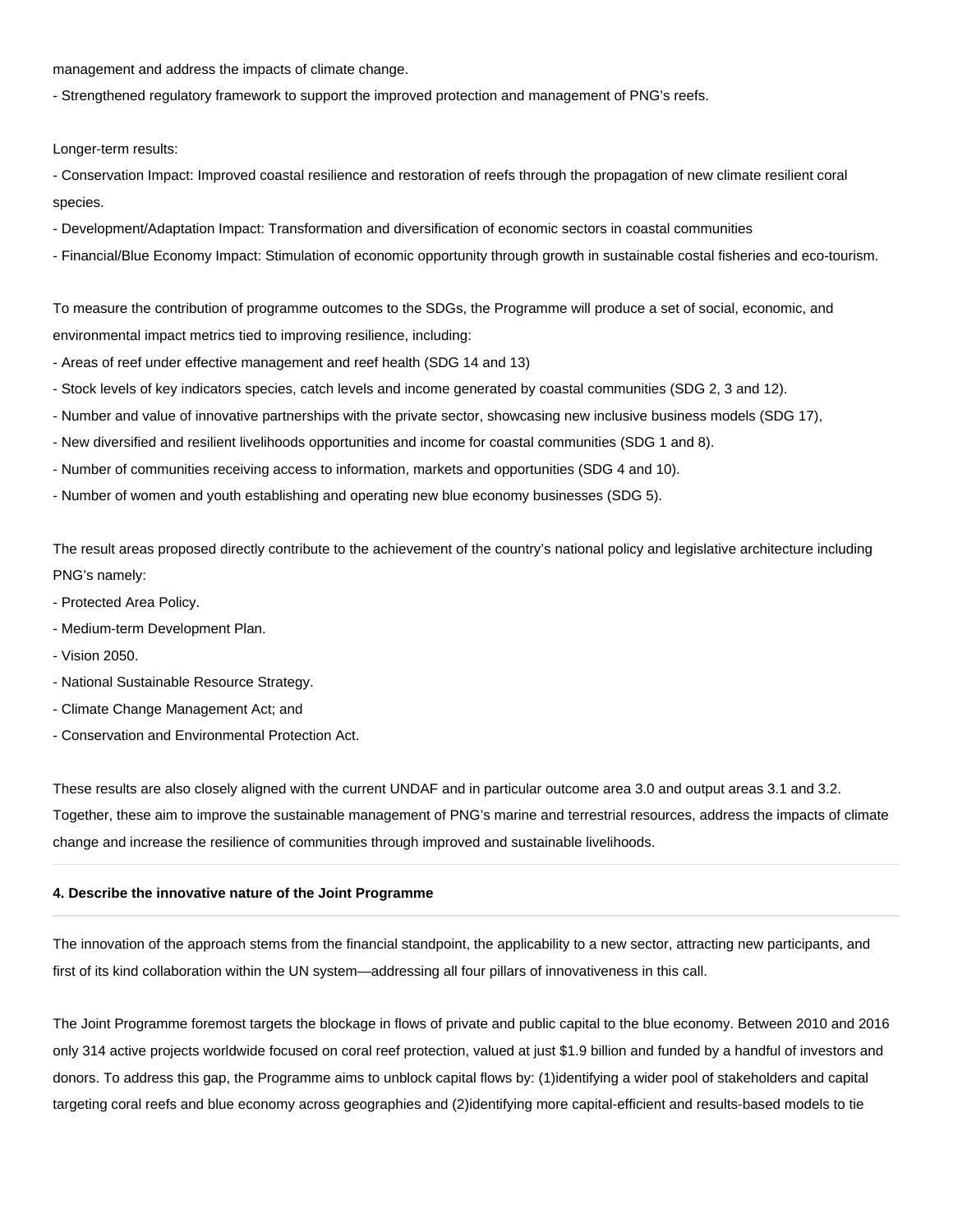outcomes to finance, through our theory of change.

The Global Coral Reef Fund will establish a holding company, which will allow for patient capital and fee structures that can accommodate a growing regulatory environment and impact measurement, while providing ongoing support like technical assistance.

This blended finance model uses public and philanthropic bodies to take on the high-risk and more policy-sensitive tranches of an investment, encouraging private investors to fill the remaining gap at lower risk. Blended finance instruments provide an opportunity for a wider group of investors to start participating in traditionally more challenging asset classes like natural capital and emerging markets' infrastructure. Such instruments include grants, recoverable grants, outcome-based financing, guarantees, debt, blue bonds and reef insurance.

#### How it builds on existing initiatives:

Working with the PNG Government, UN agencies are delivering an expansive environment and conservation portfolio of projects. These focus on climate adaptation, mitigation and modernizing the protected area regime in PNG consistent with its constitution and its unique land tenure system which sees approximately 95% of land held under customary ownership. UNDP has supported the development of associated legislation and has begun the commissioning of a national biodiversity fund. The capitalized fund could offer a complementary vehicle to the Joint Programme by providing early stage seed-financing to community-based blue economy businesses. The fund and Joint Programme could work in tandem to be mutually-reinforcing.

As a member of the International Coral Reef Initiative (ICRI), PNG has committed to develop a new coral reef target as part of the post-2020 global biodiversity framework. This includes identifying innovative financing mechanisms in support of coral reef conservation.

#### **5. Expected added value of the UN and the Joint SDG Fund**

Under a Business as usual" scenario unsustainable harvesting of marine resources would continue, leading to overexploited fish species, unrecoverable coral reef systems and reduced livelihood and income opportunities. Private sector financing would, without evidence of more innovative and sustainable business models, continue to support activities that contribute to wider environmental degradation.

The SDG Fund is a particularly appropriate tool for such a partnership at the country level, because it fosters and incentivizes the collaboration indicated above, and in this case, it also provides much needed funds for a critical global issue. Mixed with UN partner existing resources, the SDF fund financing will find not a tabula rasa, but a fertile field, where its finances will immediately build upon and leverage additional resources.

The value addition of the UN in PNG is its strong reputation for creating enabling conditions for good governance, capacity development, institutional building and policy development in PNG. It has existing transformative initiatives on governance of risk, financial planning and budgeting; the development of national action plans across climate mitigation, adaptation and beyond. This is necessary for work in the blue economy setting as well and a central pillar of our contribution.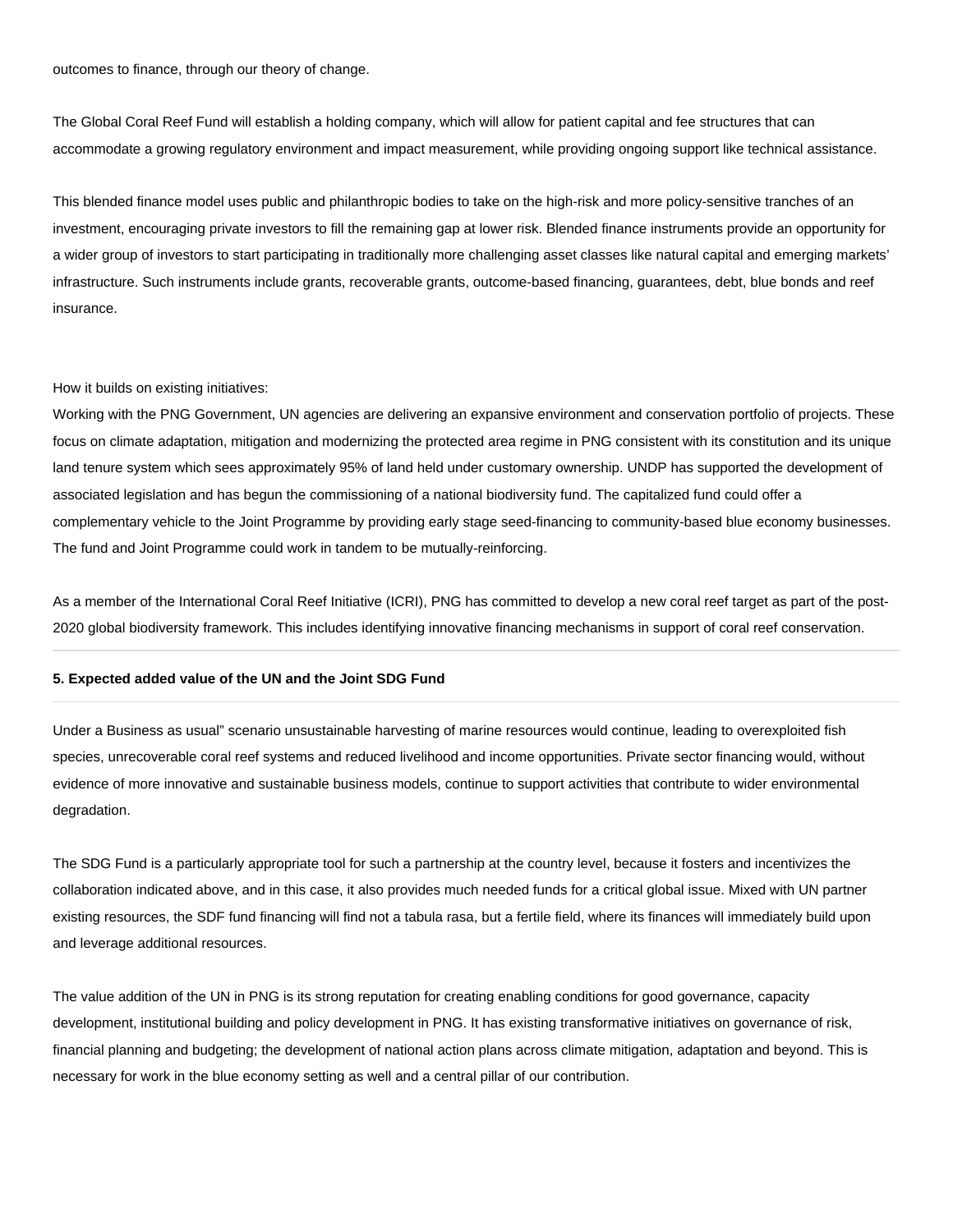The UN will use its power in leveraging grants (an estimated \$125 million US dollars) and partner assets deployed through holding companies or other mechanism (\$375 million US dollars) and demonstrating success, the fund could mobilize a significant amount of capital (~\$2-3 billion US dollars). Finances will be used to sustainably manage coral reefs, thereby assisting the 500 million people who depend on healthy reef ecosystems. Structuring underused and fragmented investments through a global portfolio approach can steer global finances towards coral reef protection.

#### **6. Leadership and implementation of the Joint Programme**

During the fourth United Nations Environment Assembly (UNEA-4) in March 2019, resolution 4/13 was passed on sustainable coral reef management. In it, Member States and United Nations Environment (UN Environment) recommended a series of actions and called for greater coordination between countries in implementing policies related to the conservation and management of coral reefs at international, regional, and local levels.

With regards to vulnerability, livelihoods at risk, and tying together coastal development with natural capital,

UNDP will bring together its expertise at the Country Office level coupled with government inputs and consultant support to deliver. At a country level, UNDP will build the institutional capacity of both the national and provincial governments to better manage the ocean-land interface. It will support the better regulation of poor industry practice and support improved town planning in coastal areas to further minimise the impact of population growth and urbanisation on coral reefs. This would involve Resident Representative's Office—government relations, policy; Environment Unit—risk, vulnerability; and Technical Advisors.

UNDP Headquarter staff working on the project includes: Senior Innovative finance specialist; Global Team Leader for Insurance and Risk Finance; Adaptation and GEF programme implementation team.

UNEP's role will aim to address larger global challenges, namely the impacts of rising ocean temperatures and acidification. Considering the role of communities in managing protected areas, this component will work to enhance local capacity to deliver smart and sustainable solutions to reef restoration that can be delivered at scale in a way that seeds greater socio-ecological resilience to climate change.

UNCDF will focus on generating and/or increasing livelihoods. UNCDF will identify and implement sustainable financing mechanisms to ensure long-term protection of coral reefs, such as climate related community insurance.

A national steering committee will be established including national and provincial government, civil society, financial institutions in PNG and Kimbe Bay.

#### **7. Expected period of implementation**

The implementation period of four years is proposed. This period is necessary in order to ensure that the analysis and stakeholder dialogue is enough to ensure that the outcomes of the project are sustainable. The decentralized governance system in PNG, the local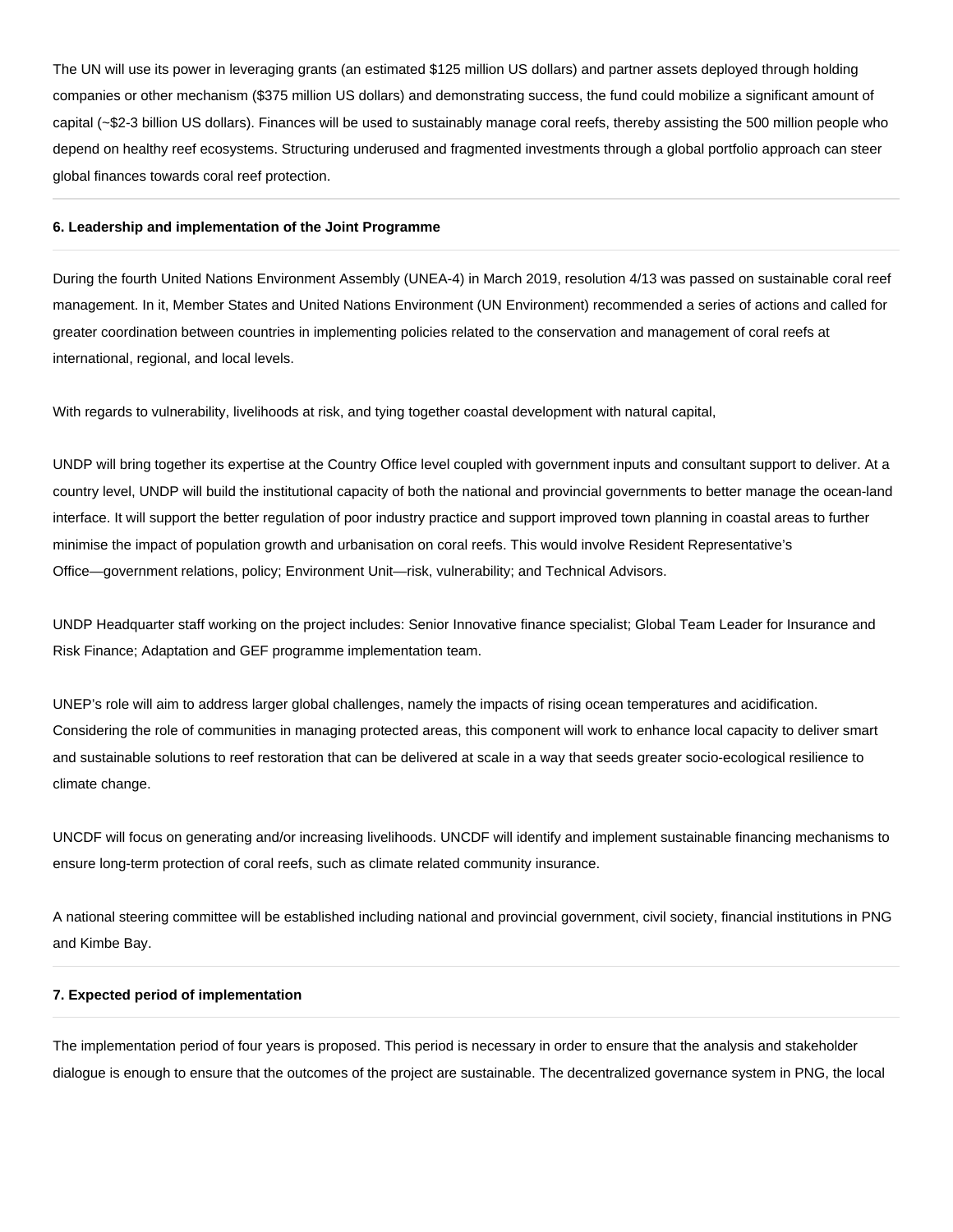land tenure structure and the difficulty to access specific sites necessitates a longer programme period.

Key critical milestones in the programme implementation include:

- Assessment of the value of environmental services provided by reefs, categorized by industry sector, community group, etc.; this could entail additional modeling to compare and prioritize different location options within a country.

- Marine spatial plan for Kimbe Bay to prioritize reef restoration adopted by Government.
- Blue economy road map for coral reef and coastal livelihoods in PNG launched.
- First financial mechanism implemented, leveraging large-scale private capital.
- First monitoring report of the implementations of a new blue business model.
- Documentation of scalable business models shared with other participating countries.

#### **8. Cost, co-funding, and co-financing of Joint Programme**

The overall cost of implementation for PNG is calculated at 4million USD. The programme funds will be utilized between:

- Implementation of activities: 80%
- Capacity building, communication and research: 15%
- Management and coordination: 5%

Co-financing per country will be leveraged from the following sources:

- Global Fund for Coral Reefs (GFCR): 5million USD
- UNDP GCF Submission: 2.5million USD

The GFCR will be able to match the Joint SDG contribution and mobilize working capital in the range of 25% grant 75% investment. It is intended to actualize this through the proposed business models sourced for the pipeline, specifically screening for revenue generation and private finance participation. As a result, the working capital to be leveraged is estimated to be 22.5million USD.

Other co-financing opportunities to be tapped are through Donor Advised Funds. This model can be used to collect individual contributions as well as to deploy capital. Gaining traction in conservation spheres, DAFs have been used to fund projects as diverse as forestry and landscape regeneration to land purchases and blue economy as well, although with limited visibility. DAFs are accessible through charitable accounts at many of the US banks and brokers, to be channeled to a wide range of conservation causes (Sierra Club, national parks). In the case of oceans, we can imagine using DAFs as The Ocean Foundation does (https://www.oceanfdn.org/ourwork/services/advised-funds). They promote DAFs among their donors to flexibility contribute cash, securities, real estate, and/or other assets to support the oceans in a range of coastal and ocean conservation activities, while creating a charitable legacy and receiving a tax deduction. At the Ocean Foundation, a DAF can be channeled via a Fund Investment (donated funds are managed by TOF's financial services partner (or your own advisor if you wish and your DAF is over \$1 million), where TOF manages all aspects of the DAF; (oversight of all the revenues and expenditures, monthly financial reports, budgetary tracking, payment of all invoices, audit and governmental reporting, all tax returns, and training in budget preparation and financial management.)

### **9. Risk assessment**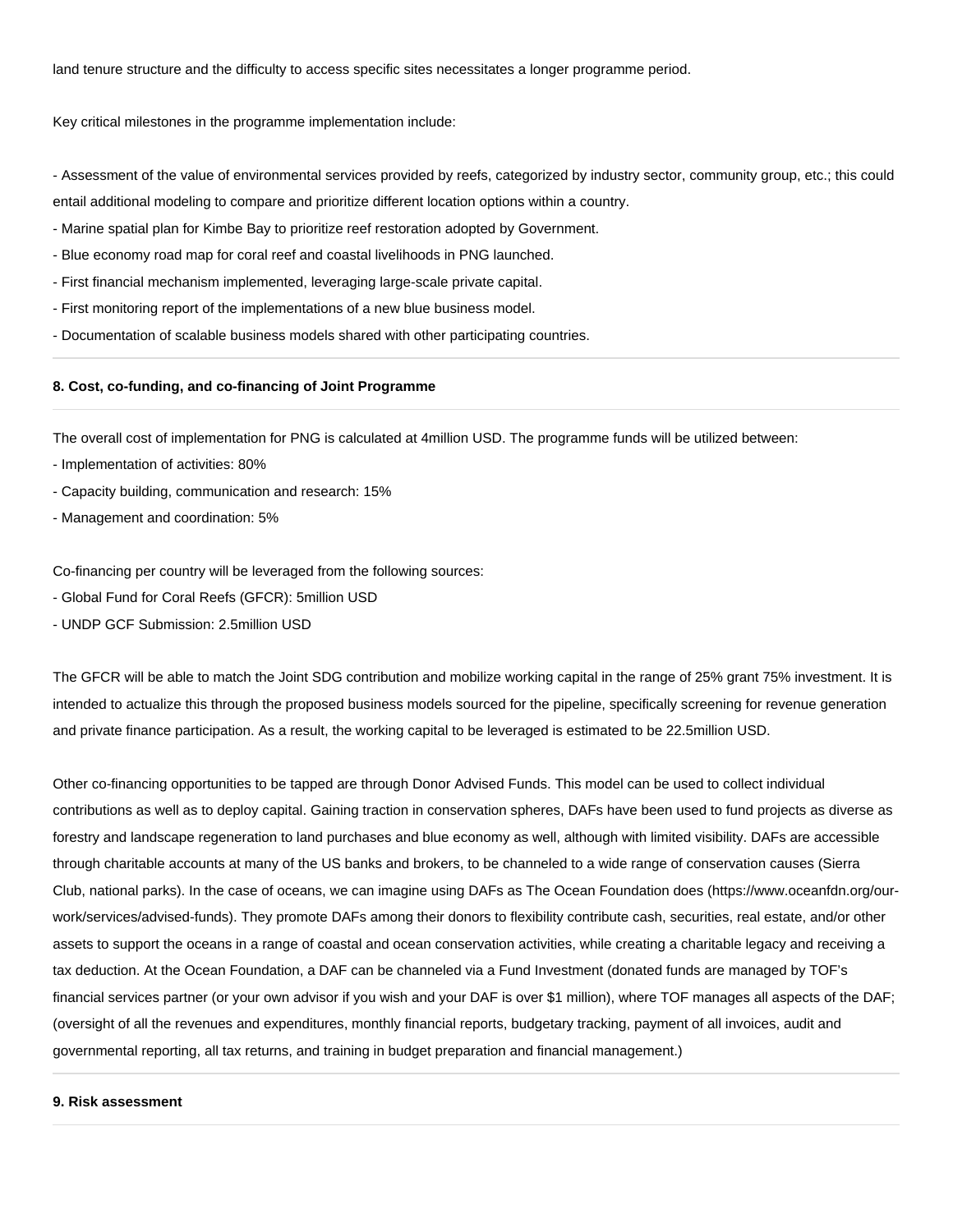Climate investment risk – Mitigation: including barriers for adopters and financiers, such as lack of familiarity with climate technologies, quality concerns regarding installation and maintenance, and other performance-related uncertainties, which may be addressed with guarantees, insurance, or other risk sharing facilities.

Extreme weather risk – Mitigation: improving resilience and reducing vulnerability to climate impacts, particularly of poor and vulnerable communities, including through index-based flood or drought crop insurance, disaster risk insurance for microfinance institutions, and emergency liquidity facilities.

Risks arising from lack of awareness and resistance to nature-based financial products in communities, impacting the ability to work on the reefs. Mitigation: Ongoing community impact and public awareness campaigns through government meetings and workshops led by UNDP, and stakeholder meetings at the community level facilitated by the UNCP CO. Working with government counterparts to build understanding and demand, in parallel with existing initiatives mentioned above.

Risks arising from scarcity of domestic investor capital (debt and equity), and domestic investors' lack of familiarity with blended financing structures. This could affect the capitalisation of the vehicle for the long term and ability to deploy capital for investments in the reef, the ecosystem, and onshore assets. Mitigation: Reform of the domestic financial sector is under way in the countries in the proposal, discussions with both donors and investors are under way through UNPD and partners like TNC and Swiss Re bring strong networks to support financial resource mobilization.

Risk arising from a mix of cross-cutting political, economic, institutional and social characteristics. Mitigation: UNDP is working on fiscal instruments and tax incentive programs that can be applied to the countries in this proposal, and the strong local relationships with government will allow for conversations on policymaking and insurance issuance to move forward. In April, S&P upgraded the Philippines' credit rating to BBB+ on the back of the country's consistent economic growth, solid fiscal accounts, and good position in the external environment in addition to solid government fiscal accounts, low public indebtedness, and the economy's sound external settings.

#### **10. Convening the private sector and engaging IFIs/DFIs**

The private sector will form an essential role in this project. As seen in the business models described above, financial institutions will be integrated into the project's delivery. UNDP has developed the Private Sector Resource Mobilization (PSRM) Toolkit to select, initiate, formalize, scale-up, and monitor and evaluate private sector partnerships, with a focus on resource mobilization, which can be used for this Joint Programme.

UNDP's services facilitate access to resources such as knowledge, skills, networks, technology, finance and business opportunities, enhancing the private sector's competitiveness while providing incentives and impetus for a bottom-up transformation towards more sustainable business practices. This is a key UNDP value-add and reflects the importance of the disparate needs and opportunities of the sector. Partnerships and founding role in ocean/natural capital-facing organisations like ORRAA, the IDF, and the Global Fund for Coral Reefs are the clearest example of success as a convener of mobilizing a diverse set of private sector actors around a blue economy development agenda.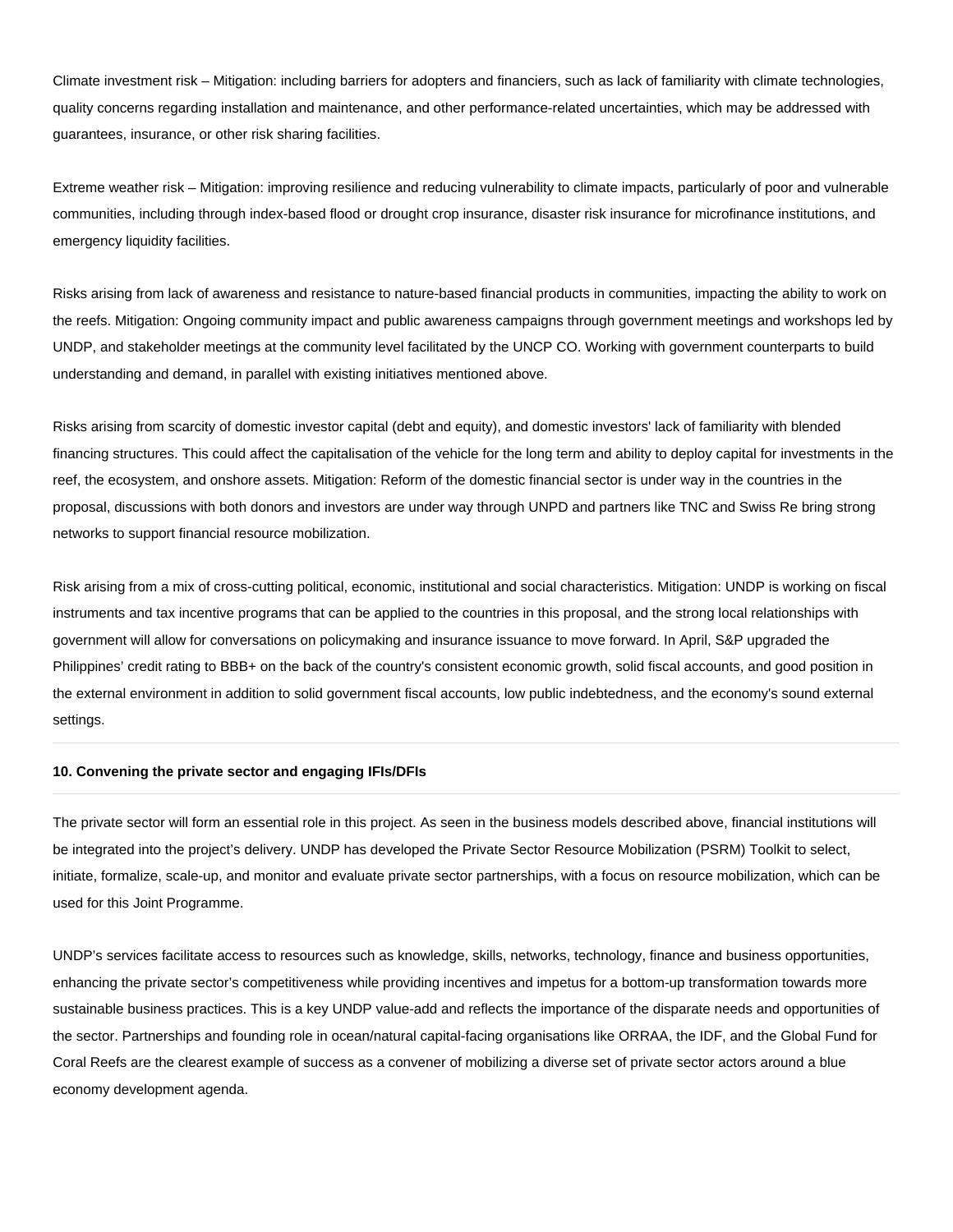Key potential partners such as Credit Suisse, BNP Paribas, Althelia, and Standard Chartered will be engaged throughout the process. Tourism establishments, boat operators and dive companies based in Kimbe Bay will are key partners in the project's implementation.

### **11. Leverage and catalytic function**

The Joint Programme intends to leverage additional capital through the proposed business models sourced for the pipeline, specifically screening for revenue generation and private finance participation. Several of these preselected models include:

Pay-for-performance instruments, outcome-based financing, results-based financing, and impact bonds all can be structured to be revenue generating and are part of the new suite of financial products UNDP has in its toolkit. For the blue economy, this financing model may have several applications, including ocean and coastal biodiversity conservation and restoration (e.g., coral or mangrove restoration, or coral regrowth projects), and youth unemployment programmes with a focus on blue economy jobs and training.

Fees can be raised to diminish tourists after a tipping point, or simply to generate more income (while maintaining sustainable use). International commitments seek a minimum 10% of marine and coastal areas to be effectively protected by 2020 – this remains to be achieved in most countries. Recent studies have reported that 65% of existing MPAs have inadequate budgets for basic management and 90% have inadequate staff capacity (linked to budgets). As a result, many MPAs fail to meet their social and ecological objectives.

Reef insurance: Under way in Mexico already, reef insurance is being expanded into Southeast Asia jointly with UNDP. By capitalizing a local vehicle buying the insurance (i.e., a trust) it is possible not only to have a payout in the case of disasters, but to create a revolving loan vehicle to lend to on-shore facilities for disaster proofing, mitigating waste into the ocean, etc. Parametric insurance instruments, which can incentivize sound planning, management, and risk reduction through lowered premiums, can also ensure rapid payouts in response to impacts.

Blue bonds and debt restructuring: Blue Bonds leverage upfront philanthropy to catalyze as much as 40 times more in additional investments (as per the Seychelles model), which can be used to protect predefined areas around the world's oceans in a set amount of time. This is essentially a debt restructuring instrument, likely relevant to the SIDS and LDCs involved, where the use of proceeds is linked to coral reefs and where debt relief is needed. Blue bonds can provide annual cash flows into a trust fund or other local vehicle for investments in coastal protection and resilience and provides fiscal space for an indebted country.

#### **12. Technical support and seed funding**

The drafting of a full proposal would require financial support totaling 100,000 USD for the four participating countries. The seed funding would allow UNDP, as the lead agency for the preparatory work, to contract a qualified expert to complement their existing in-house technical expertise. It would also finance a regional workshop between participating countries to finalise and endorse the proposal. The appointed expert would have extensive experience in conservation finance with a specialization in marine finance. Experience establishing large scale finance mechanisms in the Asia-Pacific region would be considered an advantage. The consultant would conduct national level consultations and site visits in each participating country, before facilitating a regional workshop to finalise and endorse the proposal.